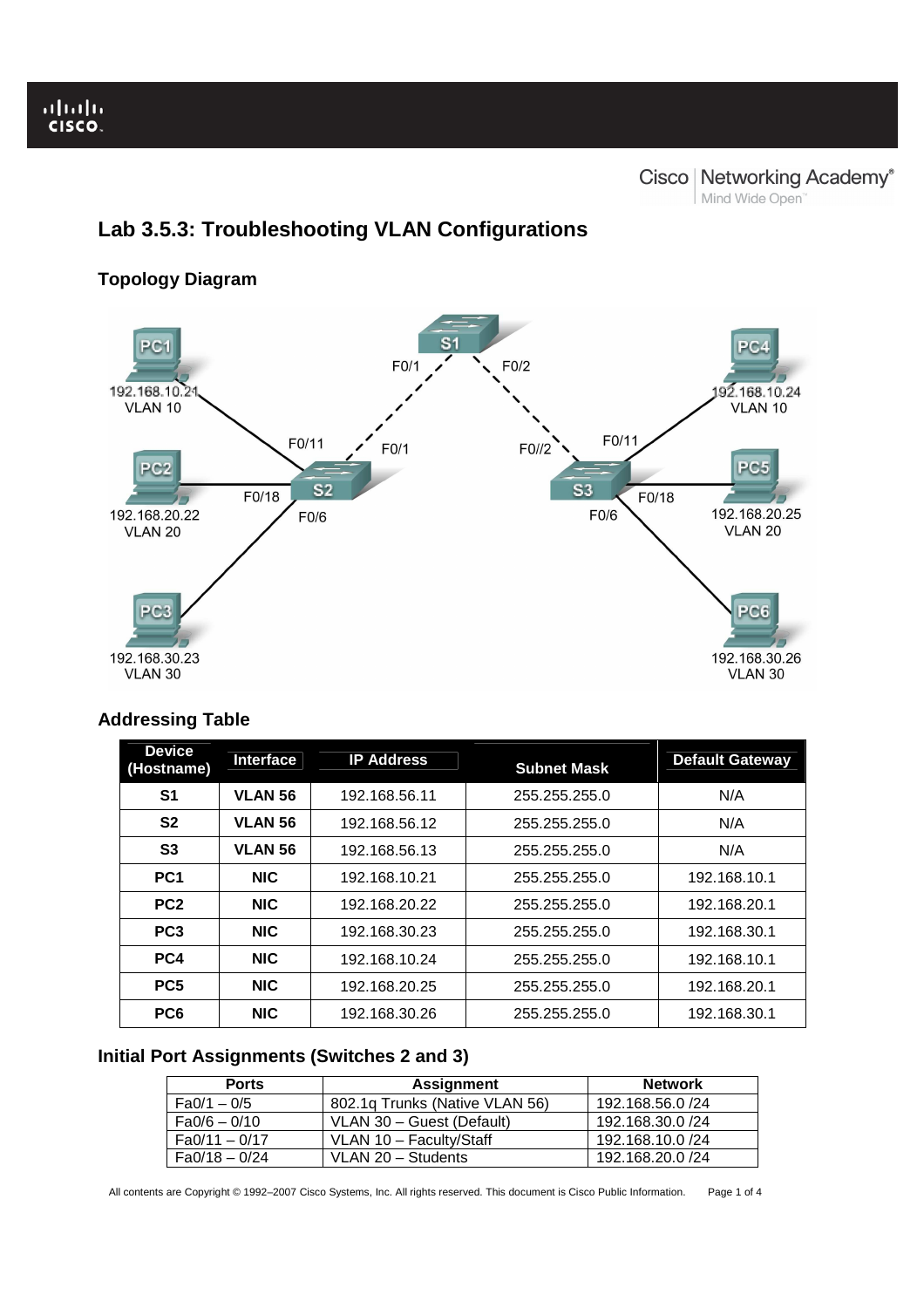#### **Learning Objective**

Practice basic VLAN troubleshooting skills.

#### **Scenario**

Ī

In this lab, you will practice troubleshooting a misconfigured VLAN environment. Load or have your instructor load the configurations below into your lab gear. Your objective is to locate and correct any and all errors in the configurations and establish end-to-end connectivity. Your final configuration should match the topology diagram and addressing table. All passwords are set to **cisco**, except the enable secret password, which is set to **class**.

#### **Task 1: Prepare the Network**

**Step 1: Cable a network that is similar to the one in the topology diagram.** 

**Step 2: Clear any existing configurations on the switches, and initialize all ports in the shutdown state.** 

**Step 3: Import the configurations below.** 

#### **Switch 1**

```
hostname S1
no ip domain-lookup 
enable secret class 
! 
! 
interface range FastEthernet0/1-5 
  switchport mode trunk 
! 
interface range FastEthernet0/6-24 
  shutdown 
! 
interface Vlan1 
 no ip address 
 no ip route-cache 
! 
interface Vlan56 
  ip address 192.168.56.11 255.255.255.0 
 no ip route-cache 
! 
line con 0 
 logging synchronous 
line vty 0 4 
 no login 
line vty 5 15 
 password cisco 
  login 
! 
end
```
#### **Switch 2**

hostname S2 no ip domain-lookup enable secret class ! vlan 10,20,30,56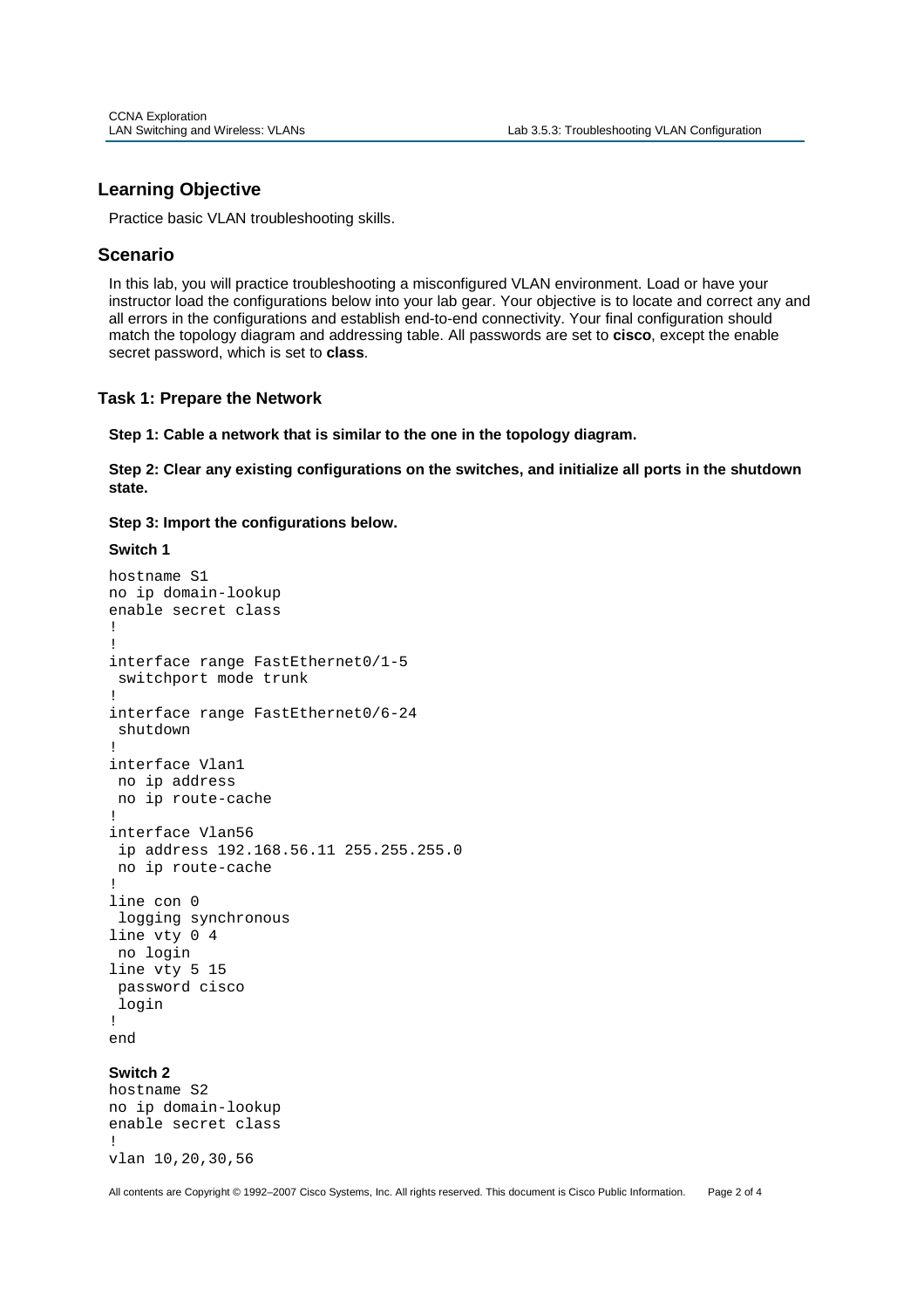Ī

```
! 
interface FastEthernet0/1-5 
  switchport trunk native vlan 56 
  switchport mode access 
! 
interface range FastEthernet0/6-10 
  switchport access vlan 30 
  switchport mode access 
! 
interface range FastEthernet0/11-17 
 switchport access vlan 10 
 switchport mode access 
! 
interface range FastEthernet0/18-24 
  switchport access vlan 20 
  switchport mode access 
! 
interface GigabitEthernet0/1 
! 
interface GigabitEthernet0/2 
! 
interface Vlan1 
  ip address 192.168.56.12 255.255.255.0 
 no ip route-cache 
 shutdown 
! 
line con 0 
 password cisco 
 login 
line vty 0 4 
 password cisco 
 login 
line vty 5 15 
 password cisco 
 login 
! 
end 
Switch 3 
hostname S3 
no ip domain-lookup 
enable secret cisco 
! 
vlan 10,20,30 
! 
interface range FastEthernet0/1-5 
  switchport trunk native vlan 56 
  switchport mode trunk 
! 
interface range FastEthernet0/6-10 
 switchport mode access 
! 
interface range FastEthernet0/11-17 
  switchport mode access 
! 
interface range FastEthernet0/18-24
```